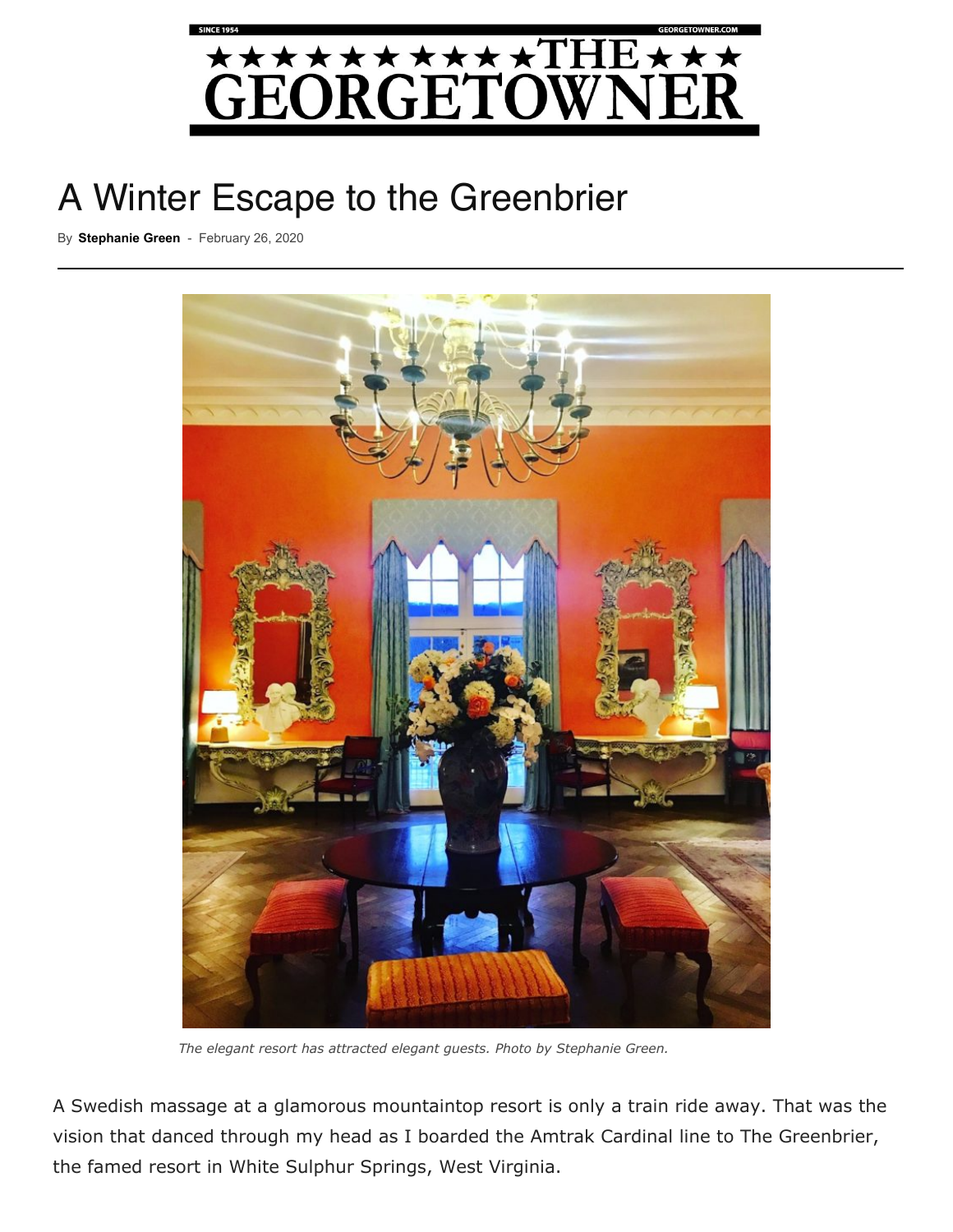The hotel, set amid the Allegheny Mountains, is known for its outdoorsy luxury. Golf, tennis, hikes and horses make it an ideal destination in summer. But in the dead of winter, you needn't go any farther than the front door.

In fact, I barely left the warm environs of the Greenbrier Spa, wrapped up in my plush robe.



*A sign of the South. Photo by Stephanie Green.*

The train ride  $-$  actually quite pleasant as it turns out  $-$  is well worth it.

Since the shuttering of the Greenbrier Presidential Express in 2012, Amtrak's Cardinal is a fine alternative, especially if you like trains and the idea of an old-school weekend getaway with champagne, board games by the fire and glamorous dining — thanks to Dorothy Draper's historic styling of the resort in bright colors, chintz and marble floors.

The spa has an interesting history too. The sulphur water of the Greenbrier Valley has drawn prestigious visitors, including nearly every president, the Duke and Duchess of Windsor and